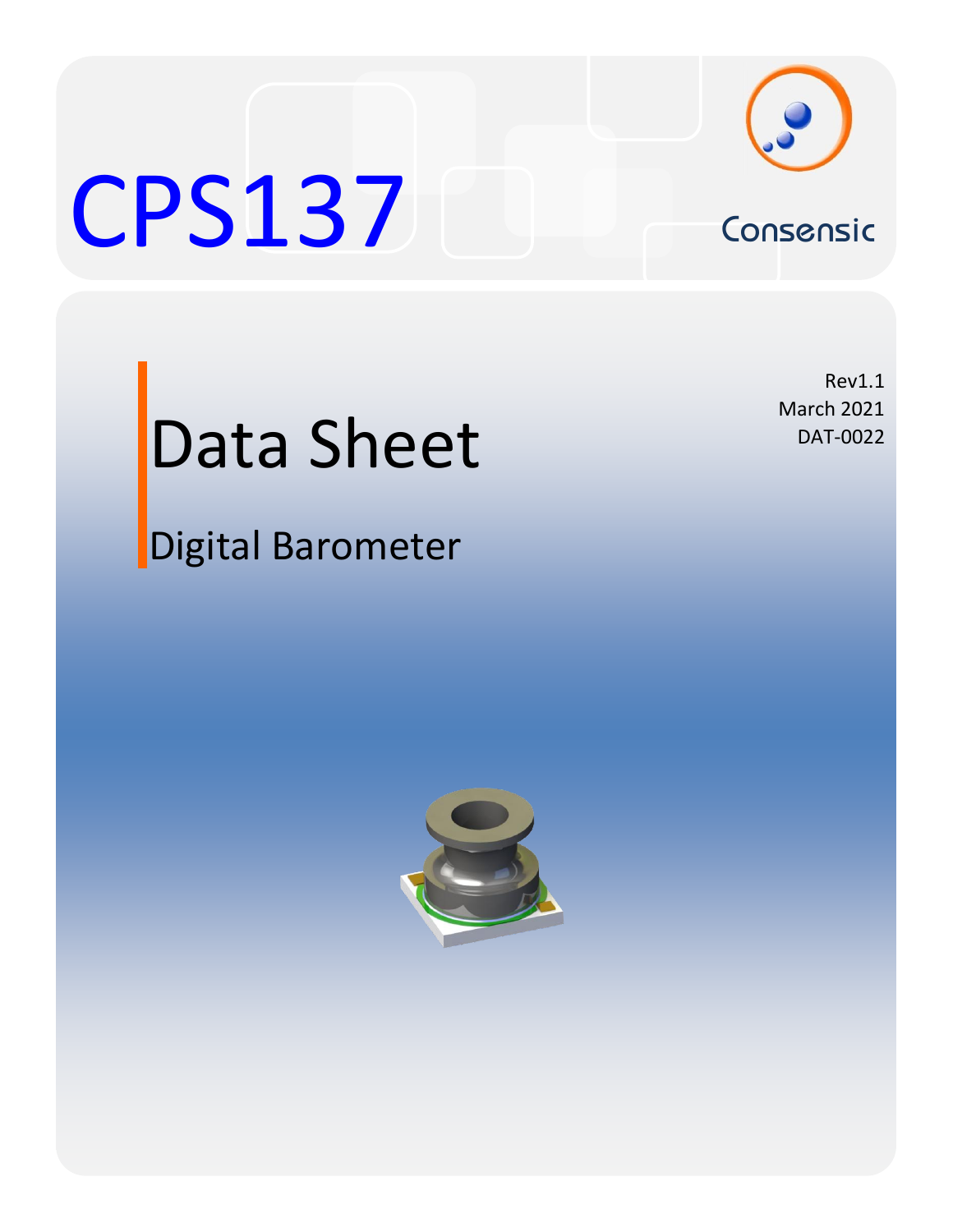### CPS137 Digital Barometer



#### Water Resistant **Overview**

The CPS137SIP (System-in-a-Package) solution comprises of aresistive bridge type pressure sensor and a 24-bit ADC for high resolution and accurate pressure measurements. The fully calibrated pressure and temperature compensated digital output makes the CPS137 solution simple to use.The CPS137comprises of an internal calibration logic that provides accurate pressure and temperature measurements to the application via I²C interface.There is no need to separately download internal calibration coefficients and have the host micro-controller conduct complicated compensation calculations.

#### **Applications**

- Altimeters
- Portable and Stationary Barometers
- Weather Stations
- GPS Applications
- Hard Disk Drives(HDD)
- Industrial Equipment
- Air Control Systems
- Vacuum Systems

#### **Benefits**

- Low Power Consumption. Excellent for Battery and Other Low-Power Applications
- External Clock not Required
- High Resistance to Sensing Media

#### **Features**

- Factory Calibrated Pressure and Temperature Sensor
- Supply Voltage: 2V to 5.5V(3V @typical)
- Current Consumption: <5uA(One Measurement)
- Sleep State Current: <200nA (25°C)
- Operating Temperature Range: -40°C to +85°C
- Pressure Accuracy: ±0.2kPa (±2.0mbar) @ -20°C to +60°C, ±0.15kPa@25°C
- Temperature Accuracy: ±1.0°C

#### **Interfaces**

I²CTM\* Compatible (≤400kHz)

#### **Physical Characteristics**

- Small Form Factor,  $3.3 \times 3.3 \times 2.85$ mm (w  $x \mid x \mid h$ )
- LGA Package, 4 Lead
- Top Side Sensing Port

\*I<sup>2</sup>C <sup>TM</sup> is a registered trademark of NXP

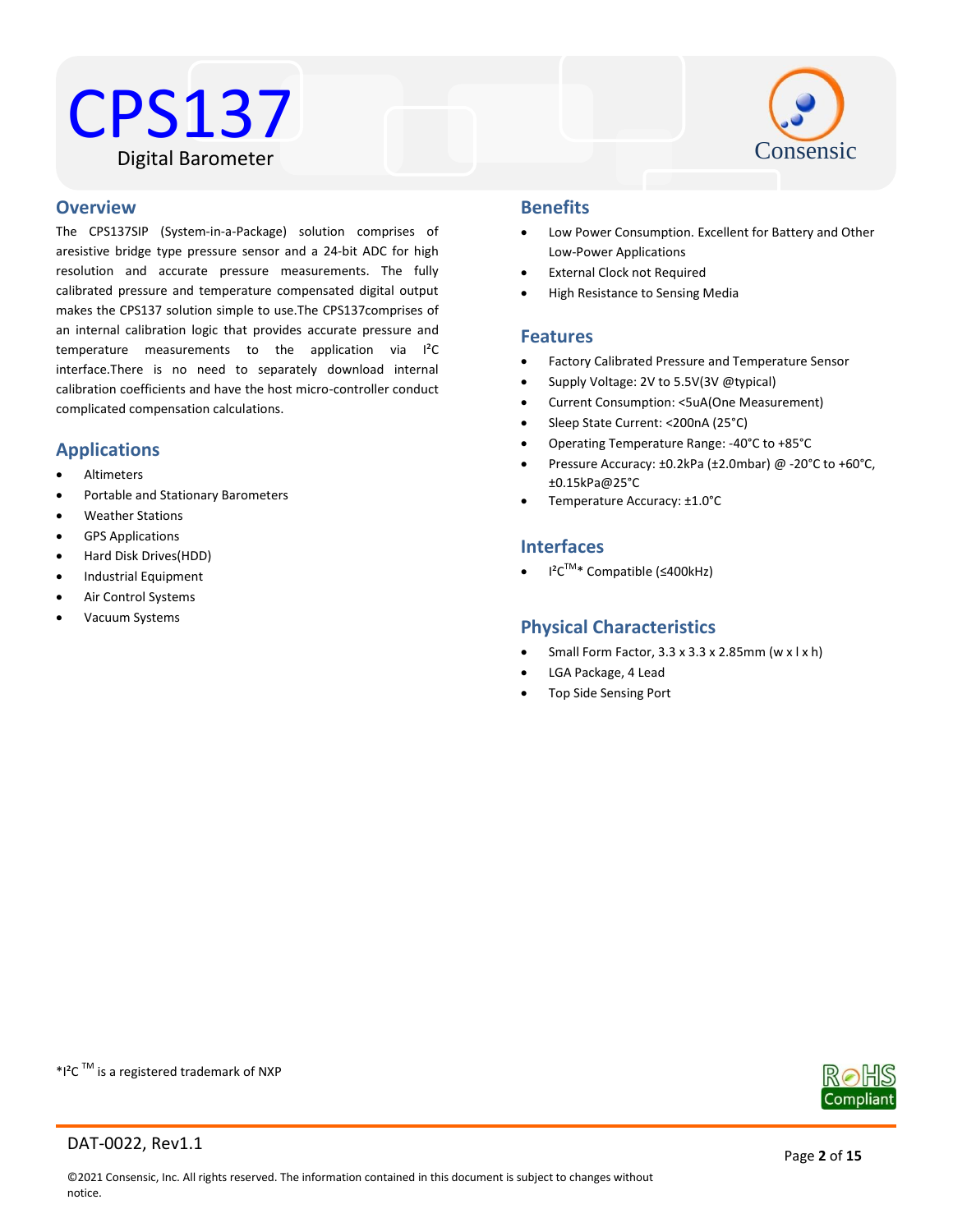



#### **CPS137 BLOCK DIAGRAM**



#### <span id="page-2-0"></span>**TABLE1: ORDERING INFORMATION**

| <b>PART NUMBER</b>                                                                                                                         | <b>OUTPUT MODE</b>                                                                                                                                                                             | <b>OPERATION</b><br><b>MODE</b> | <b>PACKAGE</b>                                                                                                           |
|--------------------------------------------------------------------------------------------------------------------------------------------|------------------------------------------------------------------------------------------------------------------------------------------------------------------------------------------------|---------------------------------|--------------------------------------------------------------------------------------------------------------------------|
| CPS137                                                                                                                                     | $I^2C$                                                                                                                                                                                         | Sleep                           | 4-Lead LGA                                                                                                               |
|                                                                                                                                            | SALES and CONTACT INFORMATION sales@consensic.com                                                                                                                                              |                                 |                                                                                                                          |
|                                                                                                                                            |                                                                                                                                                                                                |                                 | www.consensic.com                                                                                                        |
| <b>United States</b><br>Consensic, Inc.<br>1900 Powell Street, Suite<br>600<br>Emeryville California,<br>94608, USA<br>Ph: +1 510.588.8735 | China<br>Wuxi Consensic Electronics Co., Ltd.<br>No.86, Dicui Road, B5 Building,<br>Fourth Floor, Room 401,<br>Wuxi, Jiangsu Province, 214072<br>Ph: +86 510.85122279<br>Fax: +86 510.85122259 |                                 | 无锡康森斯克电子科技有限公司<br>无锡市滨湖区滴翠路 86号太湖智谷科技园<br>北门 B5 栋 4 楼 401 室<br>邮编 214072<br>電話: +86 510.85122279<br>传真: +86 510.85122259 |

#### DAT-0022, Rev1.1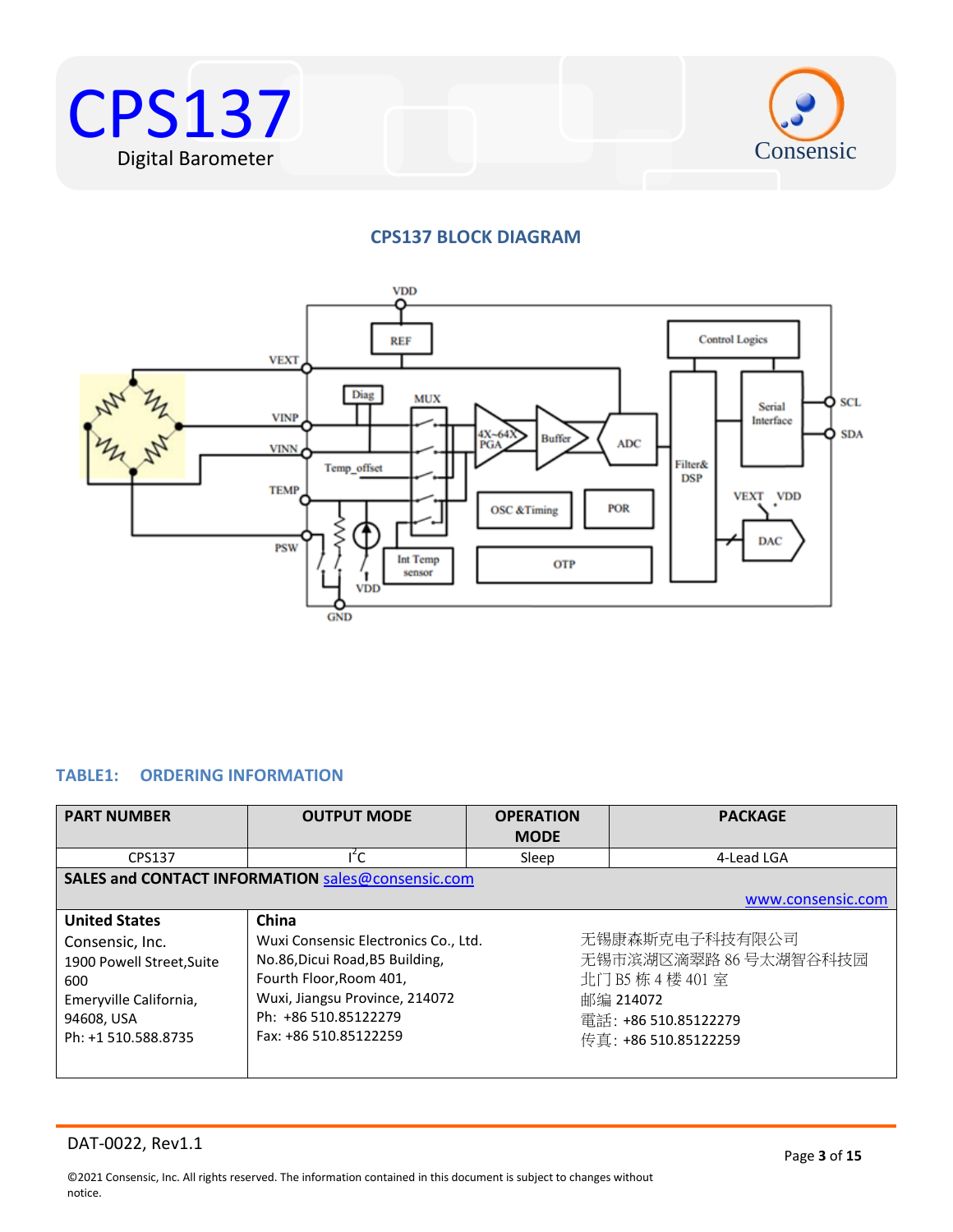



#### **CONTENTS**

| $\mathbf{1}$            |     |  |
|-------------------------|-----|--|
|                         | 1.1 |  |
|                         | 1.2 |  |
|                         | 1.3 |  |
| $\overline{2}$          |     |  |
| $\overline{3}$          |     |  |
|                         | 3.1 |  |
|                         | 3.2 |  |
| $\overline{\mathbf{A}}$ |     |  |
|                         | 4.1 |  |
|                         | 4.2 |  |
| 5                       |     |  |
|                         | 5.1 |  |
|                         | 5.2 |  |
| 6                       |     |  |
| $\overline{7}$          |     |  |
| 8                       |     |  |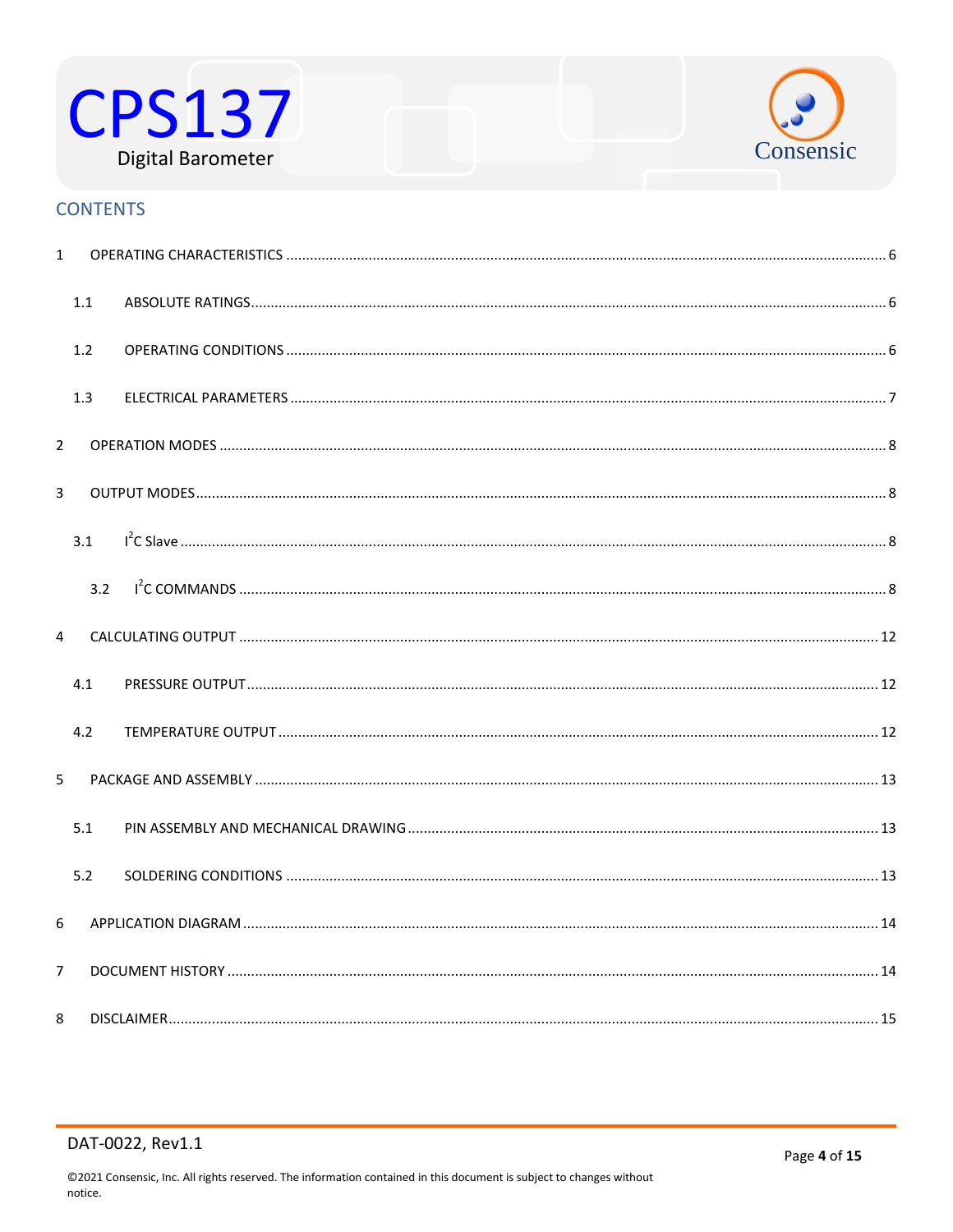



#### LIST OF TABLES

| TABLF1:    | ORDERING INFORMATION. |  |
|------------|-----------------------|--|
| $TARIF$ ). |                       |  |

#### LIST OF FIGURES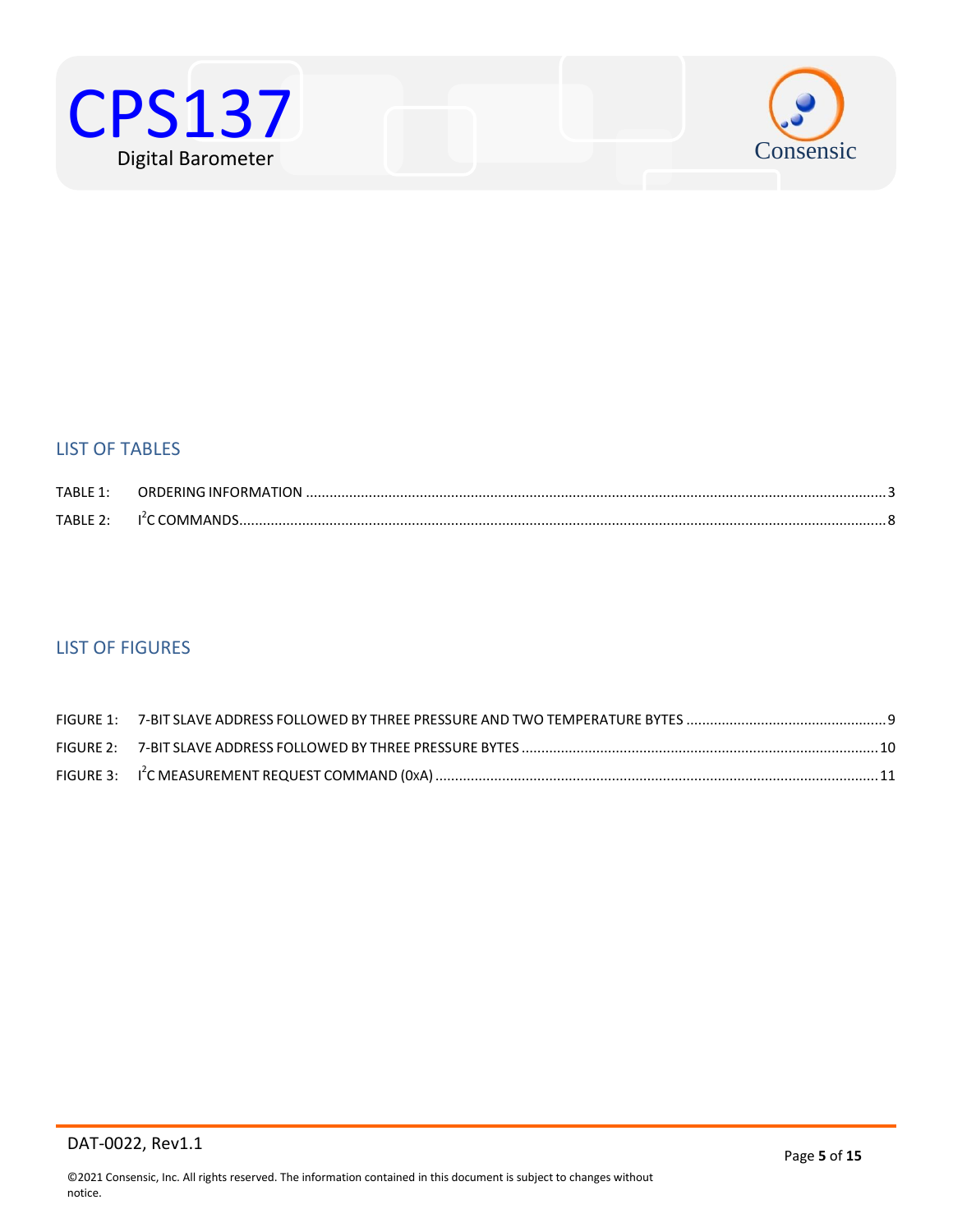



#### <span id="page-5-0"></span> $B^{\text{max}}$ **1 OPERATING CHARACTERISTICS**

#### <span id="page-5-1"></span>**1.1 ABSOLUTE RATINGS**

| <b>PARAMETER</b>                        | <b>SYMBOL</b>                | <b>CONDITIONS</b> | <b>MIN</b> | <b>TYP</b> | <b>MAX</b>       | <b>UNITS</b> |
|-----------------------------------------|------------------------------|-------------------|------------|------------|------------------|--------------|
| Over Pressure                           |                              |                   |            |            | 2X <sub>FS</sub> | kPa<br>(bar) |
| Supply Voltage (with respect to GND)    | V <sub>DD</sub>              |                   | $-0.3$     |            | 6.5              |              |
| Voltages at Analog and Digital I/O Pins | $V_{A\_10}$<br>$V_{DIO}$     |                   | $-0.3$     |            | $V_{DD} + 0.3$   |              |
| Storage Temperature                     | $\mathsf{T}_{\mathsf{STOR}}$ |                   | -60        |            | 150              | °С           |

#### <span id="page-5-2"></span>**1.2 OPERATING CONDITIONS**

| <b>PARAMETER</b>                                                                                 | <b>SYMBOL</b>       | <b>CONDITIONS</b>                  | <b>MIN</b> | <b>TYP</b>  | <b>MAX</b> | <b>UNITS</b> |
|--------------------------------------------------------------------------------------------------|---------------------|------------------------------------|------------|-------------|------------|--------------|
| <b>PRESSURE SENSOR</b>                                                                           |                     |                                    |            |             |            |              |
|                                                                                                  |                     |                                    | 30         |             | 130        | kPa          |
| Range                                                                                            |                     |                                    | (300)      |             | (1300)     | (mbar)       |
| Resolution <sup>1</sup>                                                                          |                     |                                    |            | 0.001       |            | kPa          |
|                                                                                                  |                     |                                    |            | (0.01)      |            | (mbar)       |
|                                                                                                  |                     | 70 to 115kPa                       | $-0.15$    | ±0.10       | $+0.15$    | kPa          |
|                                                                                                  |                     | @25°C                              | $(-1.5)$   | $(\pm 1.0)$ | $(+1.5)$   | (mbar)       |
| Accuracy                                                                                         |                     | 70 to 115kPa                       | $-0.2$     | ±0.15       | $+0.2$     | kPa          |
|                                                                                                  |                     | (0°C to 50°C Verified)             | (-2.0)     | $(\pm 1.5)$ | $(+2.0)$   | (mbar)       |
| Solder Drifts                                                                                    |                     |                                    | $-0.1$     |             | $+0.2$     | kPa          |
| <b>TEMPERATURE SENSOR</b>                                                                        |                     |                                    |            |             |            |              |
| Range                                                                                            |                     |                                    | -40        |             | 85         | °C           |
| Resolution                                                                                       |                     |                                    |            | 0.003       |            | °C           |
| Accuracy                                                                                         |                     | $-40^{\circ}$ C to 85 $^{\circ}$ C | $-1$       | ±0.75       | $+1$       | $^{\circ}$ C |
| <b>OPERATION</b>                                                                                 |                     |                                    |            |             |            |              |
| Supply Voltage to GND <sup>2</sup>                                                               | V <sub>SUPPLY</sub> |                                    | 2          | 3.0         | 5.5        | $\vee$       |
| <b>Operating Temperature Range</b>                                                               |                     |                                    | $-40$      |             | 85         | $^{\circ}$ C |
| I <sup>'</sup> C Pull-Up Resistors                                                               | $R_{PU}$            |                                    | 1          | 2.2         |            | kΩ           |
| $^{1}$ Guaranteed by design of 24bits ADC, and calculated according to the range in application. |                     |                                    |            |             |            |              |

<sup>1</sup>Guaranteed by design of 24bits ADC, and calculated according to the range in application.<br><sup>2</sup> Factory calibrated for Pressure and Temperature at 3.0V±10%. Output accuracy will be affected if used outside this range. Oth ranges available upon request.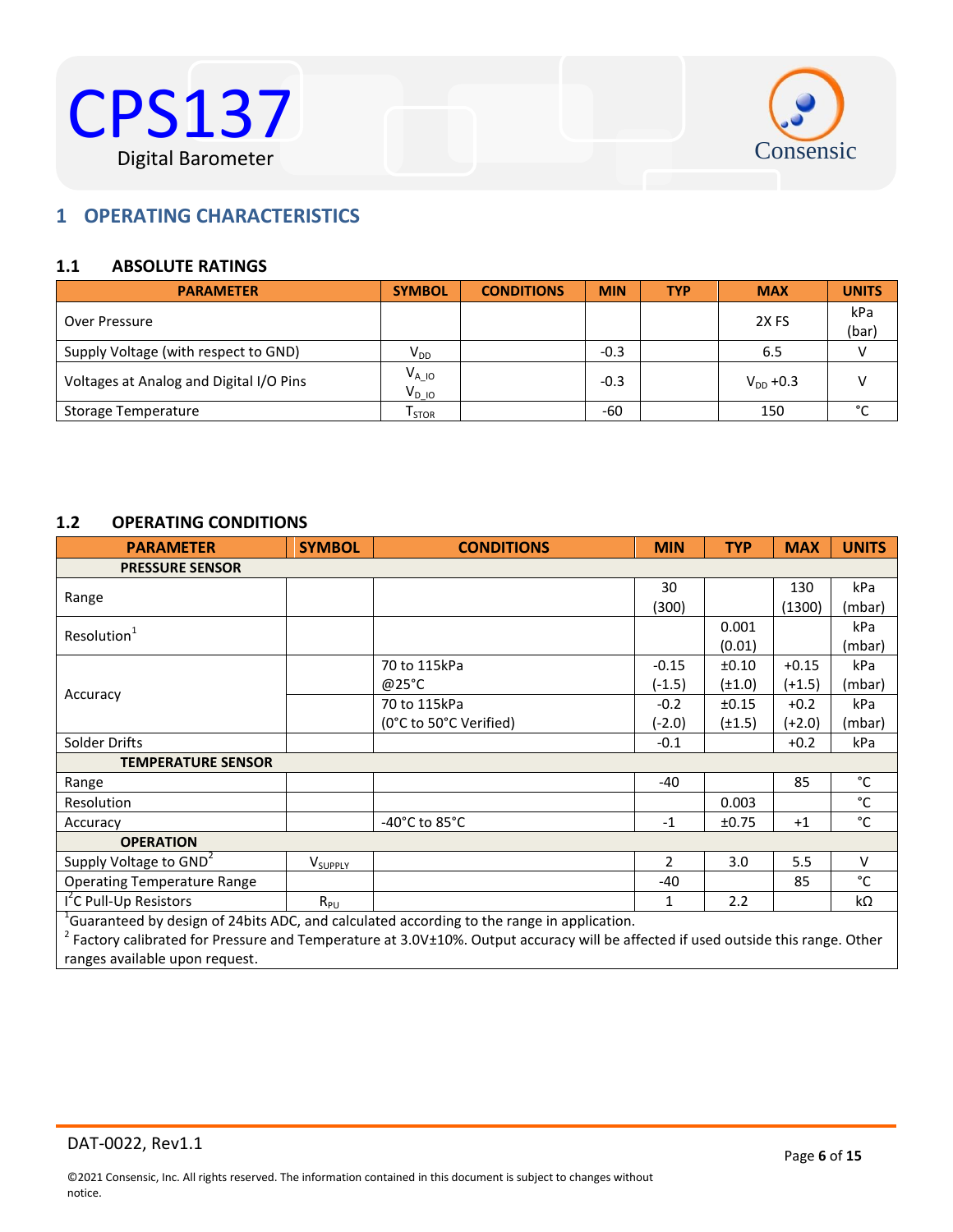

#### <span id="page-6-0"></span>1.3 **ELECTRICAL PARAMETERS**

| <b>PARAMETER</b>                                                                | <b>SYMBOL</b>       | <b>CONDITIONS</b> | <b>MIN</b> | <b>TYP</b>  | <b>MAX</b> | <b>UNITS</b>   |
|---------------------------------------------------------------------------------|---------------------|-------------------|------------|-------------|------------|----------------|
| <b>SUPPLY CURRENT</b>                                                           |                     |                   |            |             |            |                |
| Supply Current,<br>average(1)<br>during conversion(2)<br>standby(no conversion) | lavg<br>lsc<br>Iss  | $VDD=3V$          |            | 3.95<br>1.5 | 0.2        | μA<br>mA<br>uA |
| <b>ANALOG TO DIGITAL CONVERTER</b>                                              |                     |                   |            |             |            |                |
| Resolution                                                                      | $r_{ADC}$           |                   |            |             | 24         | Bit            |
| I <sup>2</sup> C Clock Frequency                                                | F <sub>C, I2C</sub> |                   |            |             | 400        | kHz            |

#### **Notes**

- 1) Under the assumption of one conversion every second. Conversion means either a pressure or a temperature measurement
- 2) During conversion, the sensor will be switched on to VDD, and after conversion ended, the sensor will automatically be switched off from VDD.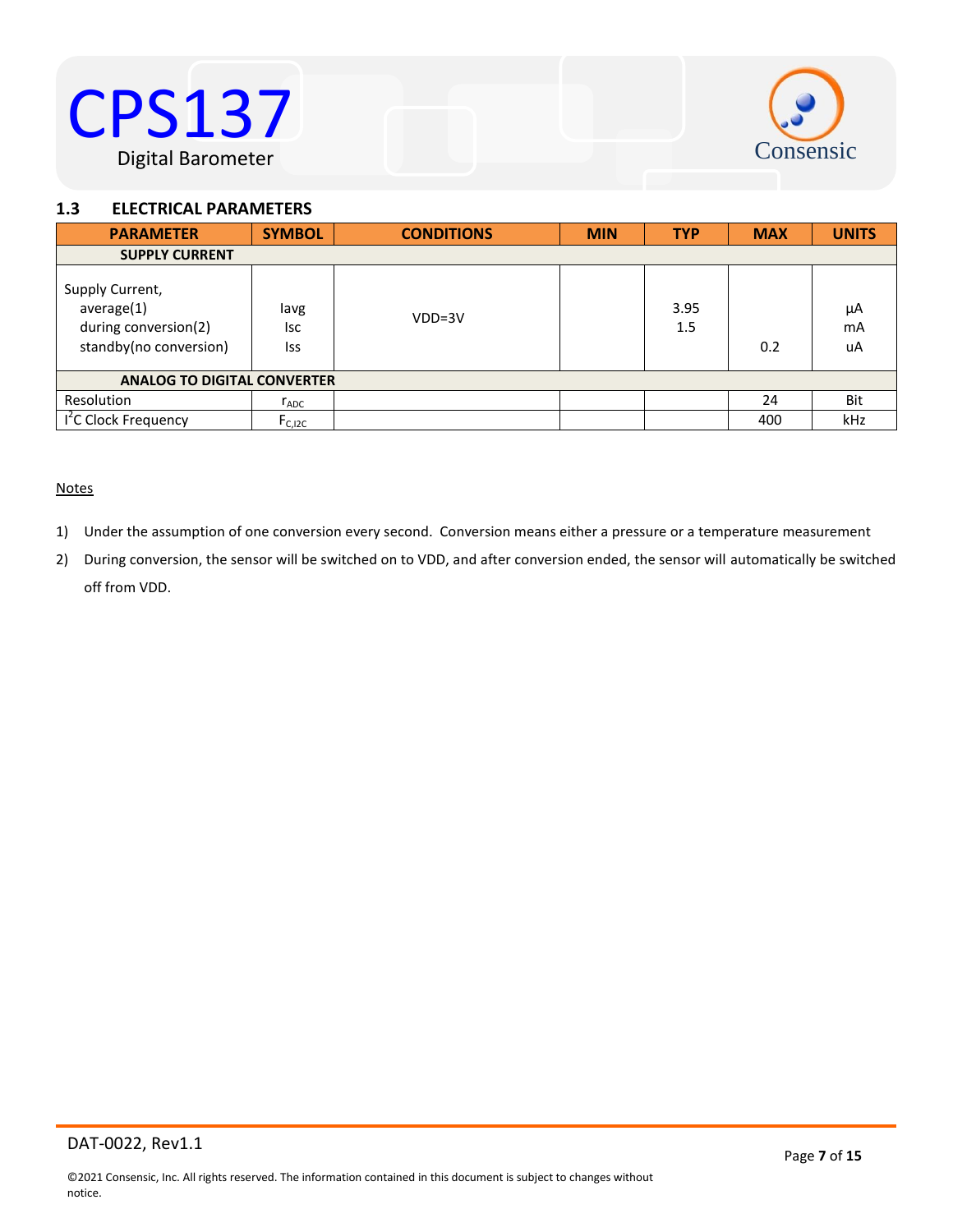



#### <span id="page-7-0"></span>Water Resistant **2 OPERATION MODES**

The CPS137 is factory programmed to Sleep Mode. In this mode, the CPS137 remains asleep until the master/host sends a measurement request (MR) before taking sensor measurements. After the CPS137receives an MR command, it wakes up, runs a full measurement cycle, stores the measurement data in internal registers and then returns to sleep mode again.

#### <span id="page-7-1"></span>**3 OUTPUT MODES**

#### <span id="page-7-2"></span>**3.1 I 2 C Slave**

Two-wire  $I^2C$  is available for reading sensor measurement data from the CPS137.

The factory setting for the I<sup>2</sup>C slave address is 0x6D and the communication is restricted to this address only.

 $I^2C$  Address = 0x6D

#### <span id="page-7-3"></span>**I 2 C COMMANDS**

Table 2 details the commands to interface with the device in the  $I^2C$  mode.

#### <span id="page-7-4"></span>**TABLE 2: I 2 C COMMANDS**

| <b>TYPF</b>              | <b>DESCRIPTION</b>                                                                                                                      |
|--------------------------|-----------------------------------------------------------------------------------------------------------------------------------------|
| Get Data (GD)            | Retrieves the sensor measurement data from the internal<br>CPS137 registers*.                                                           |
| Measurement Request (MR) | Wakes up the CPS137, performs a sensor measurement,<br>stores the sensor measurement data in internal registers<br>and returns to sleep |

*\*Note: GD does not initiate a new measurement. Repeated GD commands will return the same (or stale) sensor measurement data. An MR is required to perform a full sensor measurement cycle to refresh the sensor register data.*

The Get Data (GD) command is used to read out data from the CPS137. With the start of communication (for I<sup>2</sup>C after reading the slave address) the entire sensor measurement output packet will be loaded in a serial output register. The register will be updated after the communication is finished. The output is always scaled to 24-bits.

The ordering of the bits is "big-endian".

DAT-0022, Rev1.1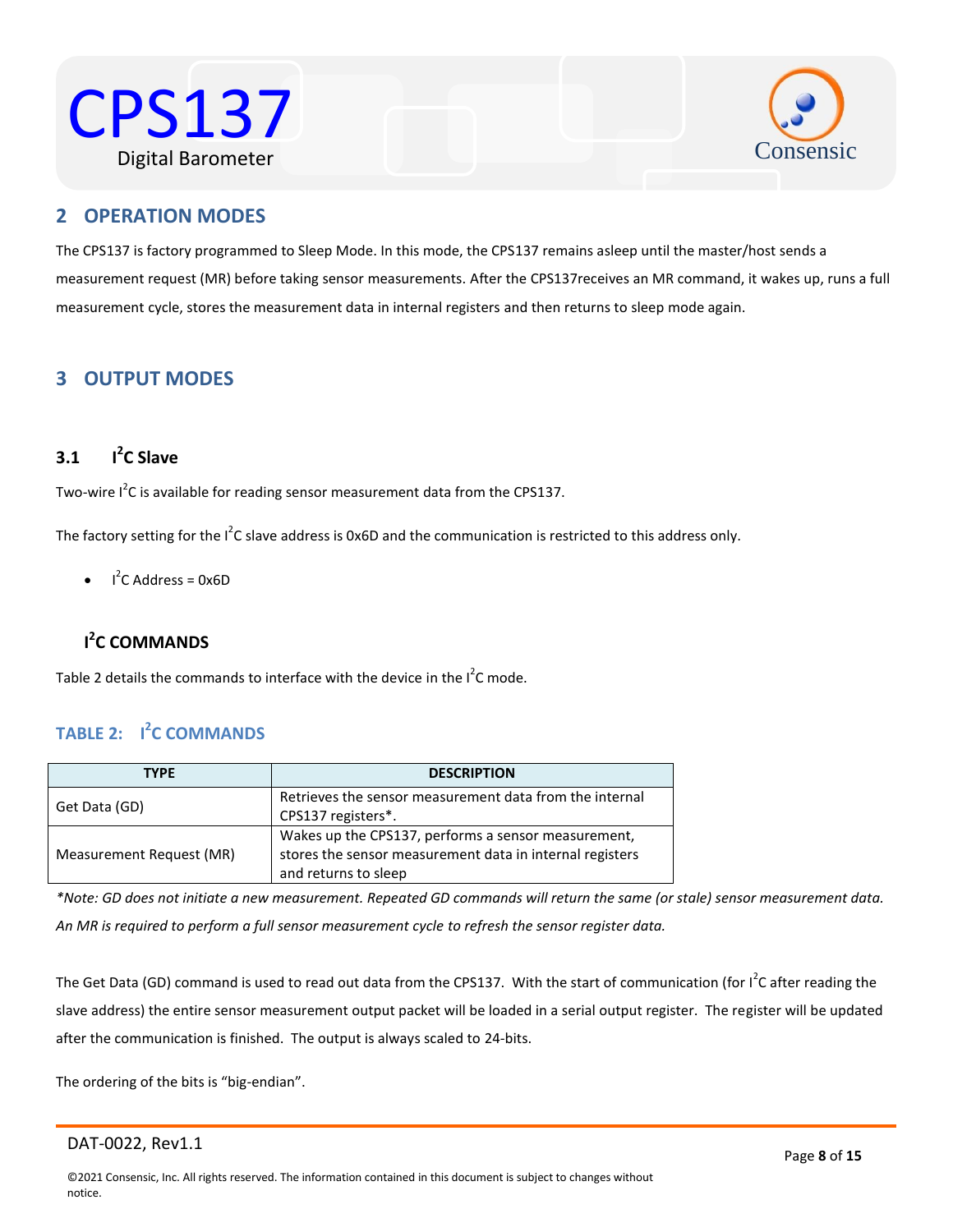



#### $3.2.1$  I<sup>2</sup>C GET DATA

An I<sup>2</sup>C Get Data command starts with the 7-bit slave address and the 8<sup>th</sup> bit = 1 (READ). The device then sends acknowledge (ACK), indicating I<sup>2</sup>C communication success. The number of data bytes returned by the device is determined by the master, which controls NACK and stop conditions.

Figure 1 displays and example forsending three bytes followed by readingfive bytes. The first byte contains the  $I^2C$  address followed by internal register address(0x06). Then thel<sup>2</sup>C address is repeated, followed by the slave sending out three pressure bytes and two temperature bytes.

**The GD command is used to retrieve the pressure and temperature sensor data after an MR command has been executed.**

#### **FIGURE 1: 7-BIT SLAVE ADDRESS FOLLOWED BY THREE PRESSURE AND TWO TEMPERATURE BYTES**

Note that the two temperature byte codes are formatted in 2's complement.

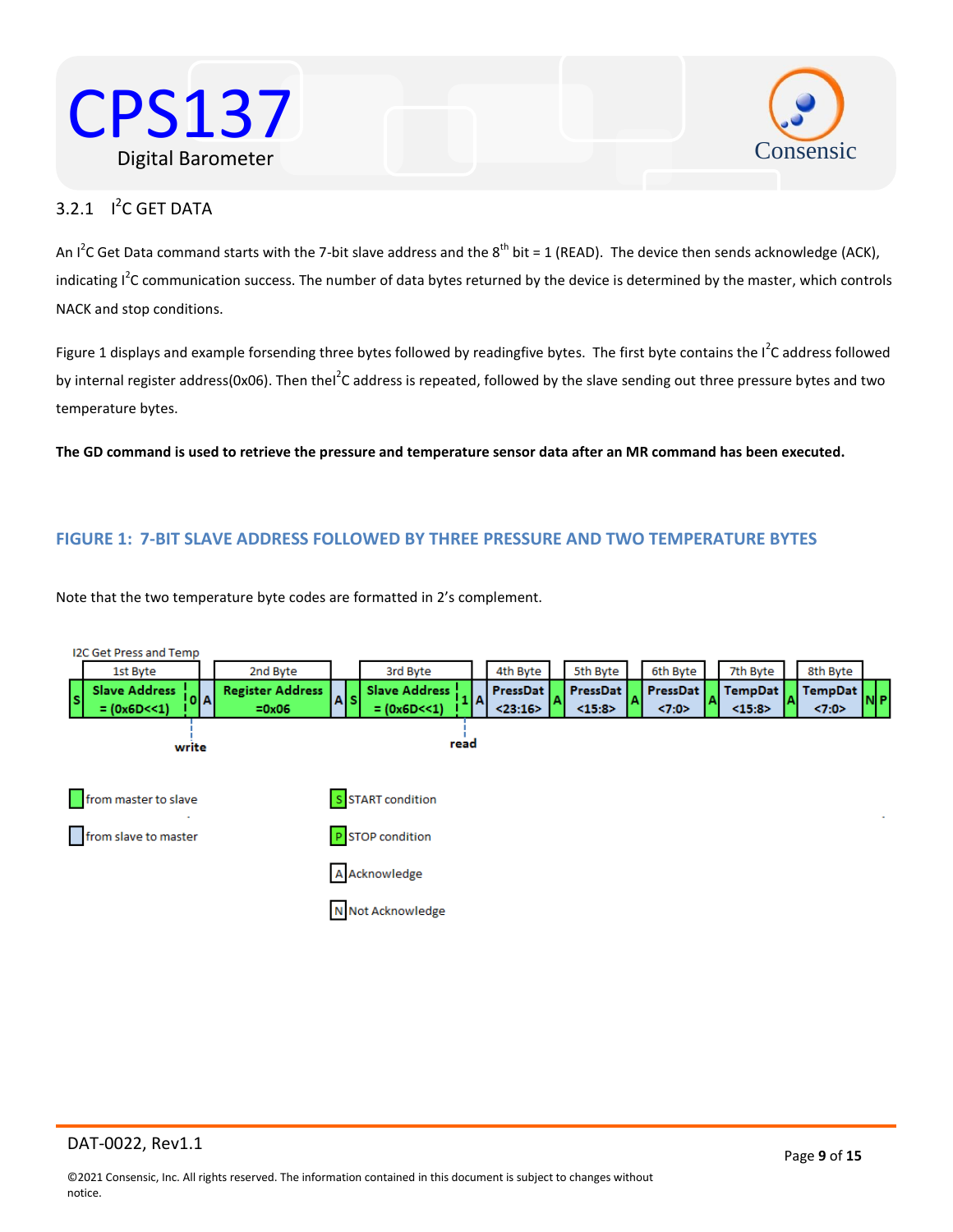



#### **FIGURE 2: 7-BIT SLAVE ADDRESS FOLLOWED BY THREE PRESSURE BYTES**

For Pressure data only, the data stream can be terminated after thesixthpressure byte. See Figure 2below.



#### 3.2.2 <sup>1<sup>2</sup>C MEASUREMENT REQUEST</sup>

The  $I^2$ C MR is used to wake up the device from Sleep Mode and start a complete sensor measurement cycle, before the device returns to Sleep Mode again. The measurement cycles starts with apressure measurement followed by a temperature measurement. The sensor measurements are digitized and run through an onboard compensation algorithm before the final measurement values are written to the digital output register. As shown in Figure 3, the communication requires the slave address (0x6D) and a WRITE bit (0) to initiate the MR. This is followed by two bytes; register address (0x30) and measurement (0xA). After the CPS137 responds with the slave ACK, the master terminates the communication with a stop condition.

Sensor measurement conversion time takes approximately 5ms, so MRs should not be sent faster than every 5ms.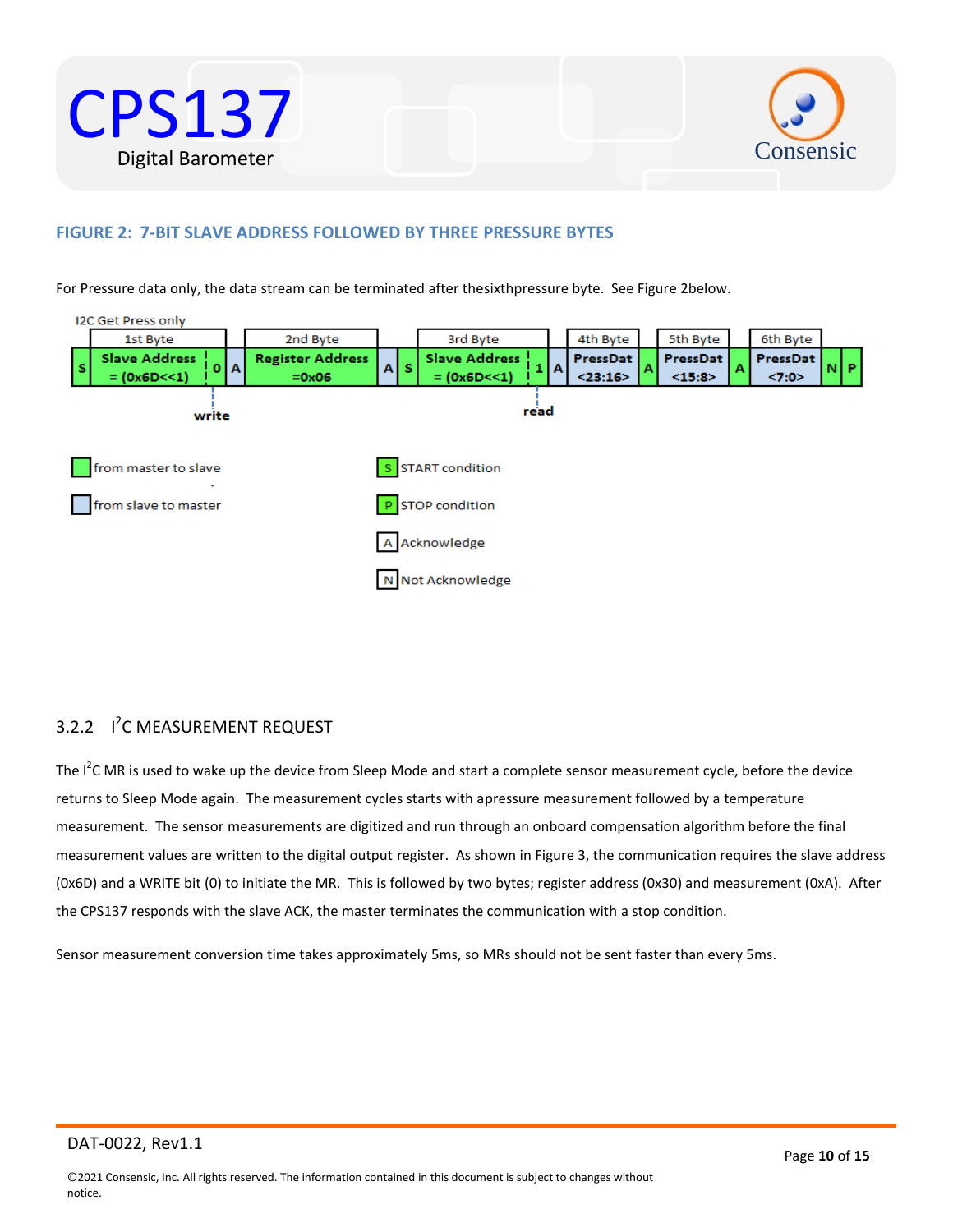



#### **FIGURE 3: I 2 C MEASUREMENT REQUEST COMMAND (0xA)**

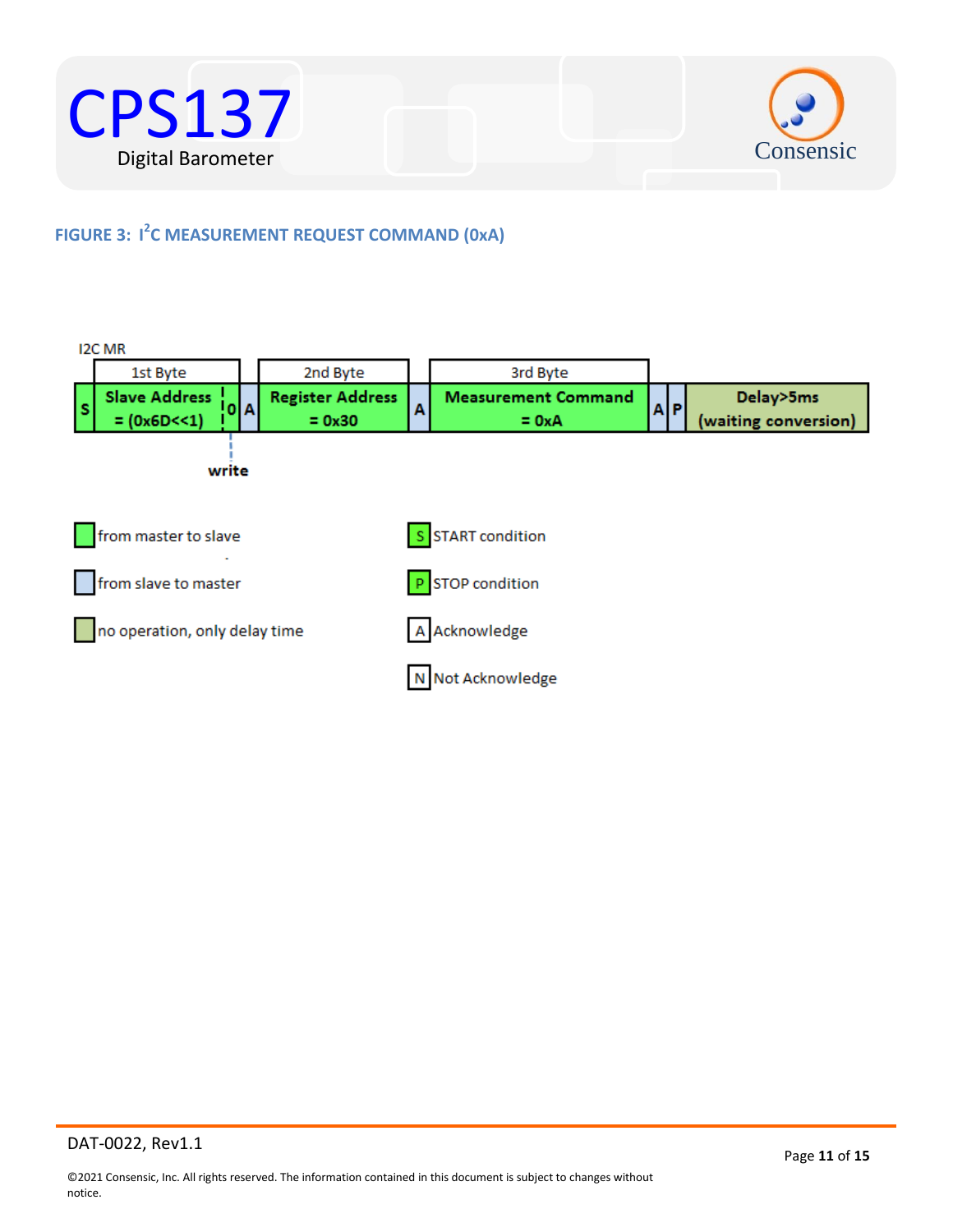



#### <span id="page-11-0"></span> $\mathcal{L}$ Western Resistant **4 CALCULATING OUTPUT**

After retrieving the data, the compensated output can be scaledto real world values by following the equations below.

#### <span id="page-11-1"></span>**4.1 PRESSURE OUTPUT**

An example of the 24-bit compensated pressure with a full scale range of 30 to 130kPa can be calculated as follows:

Pressure [kPa] = (Pressure 3<sup>rd</sup> Byte [23:16] x 65536+Pressure 2<sup>nd</sup> Byte [15:8] x 256 + Pressure1st Byte [7:0]) / 2^6/1000

#### <span id="page-11-2"></span>**4.2 TEMPERATURE OUTPUT**

The 16-bit compensated temperature can be calculated as follows:

Positive Temperature [°C] = (Temperature High Byte [15:8] x 256 + Temperature Low Byte [7:0]) / 2^8

Negative Temperature [°C] = (Temperature High Byte [15:8] x 256 + Temperature Low Byte [7:0]-65536) / 2^8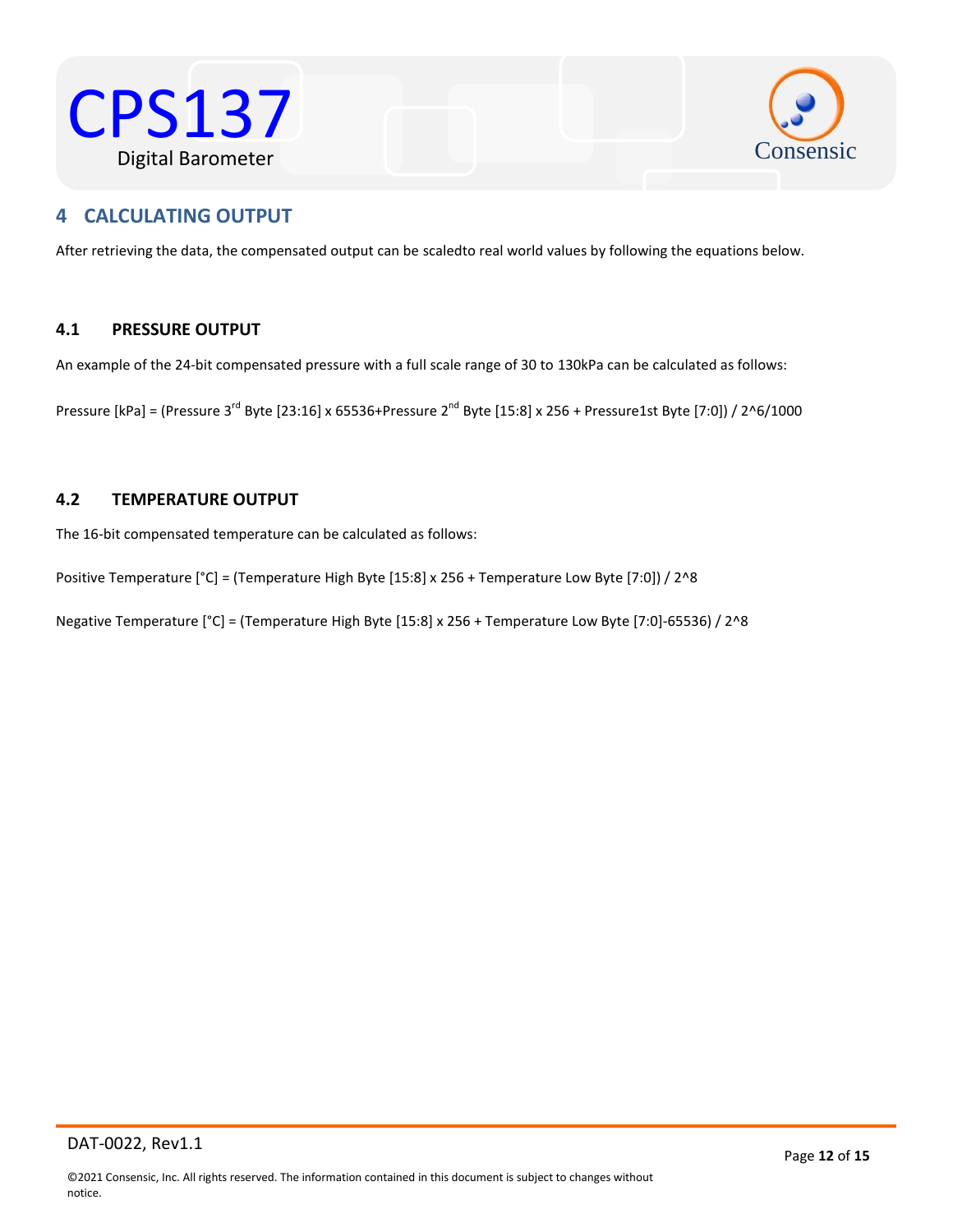



#### <span id="page-12-0"></span> $W$ a of a up a col **5 PACKAGE AND ASSEMBLY**

The CPS137 is available in a 4-pin LGA package.

#### <span id="page-12-1"></span>**5.1 PIN ASSEMBLY AND MECHANICAL DRAWING**



#### <span id="page-12-2"></span>**5.2 SOLDERING CONDITIONS**

#### **TABLE4: PACKAGE REFLOW TEMPERATURE**

| <b>PARAMETER</b>           | <b>CONDITIONS</b>        | <b>MIN</b> | <b>TYP</b> | <b>MAX</b> | UNITS |
|----------------------------|--------------------------|------------|------------|------------|-------|
|                            | Less than 30 seconds     |            |            | 260        |       |
| Soldering Peak Temperature | (JEDEC-STD-020 Standard) |            |            |            |       |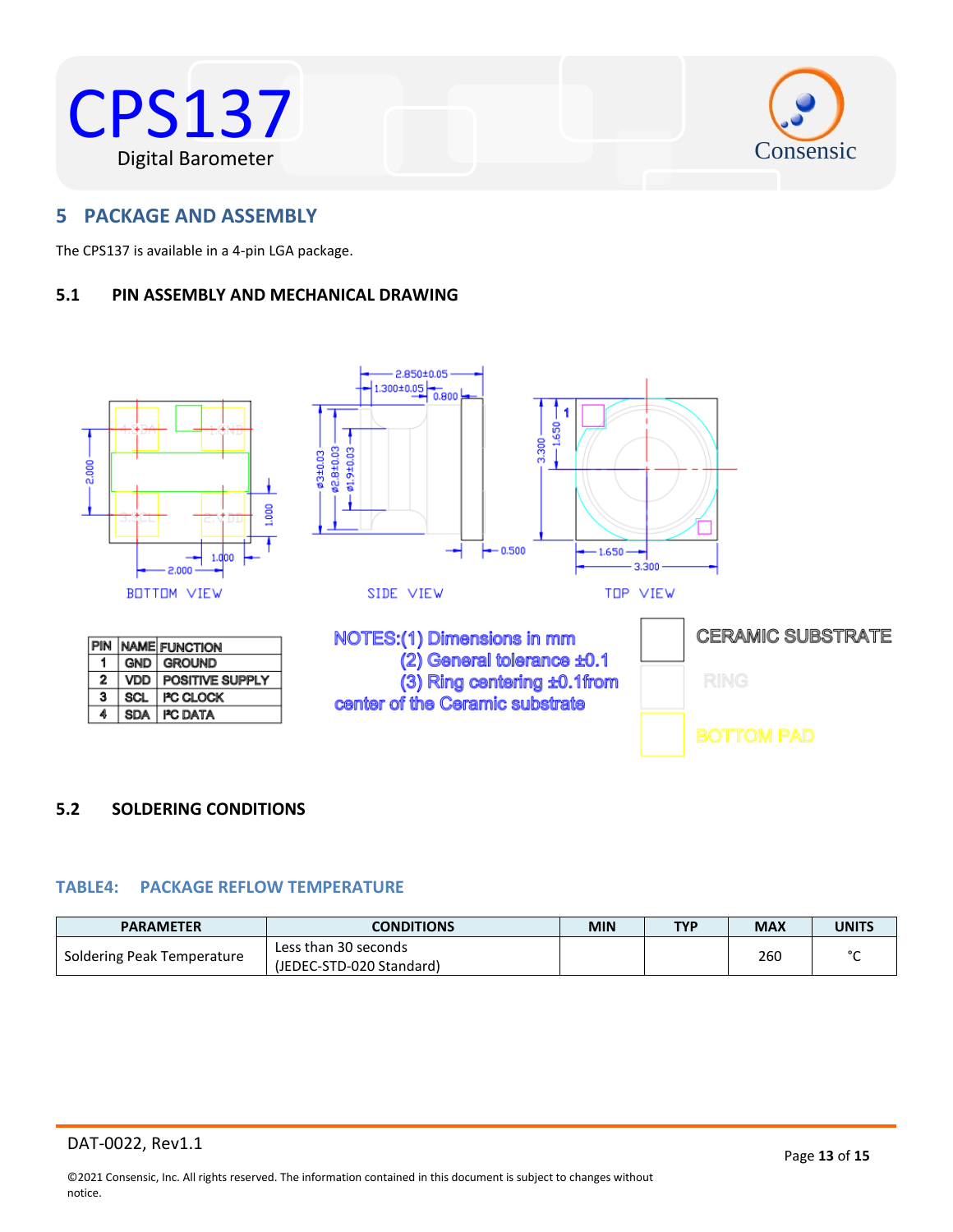



#### <span id="page-13-0"></span>**6 APPLICATION DIAGRAM**



#### <span id="page-13-1"></span>**7 DOCUMENT HISTORY**

| <b>REVISION</b> | <b>DATE</b> | <b>DESCRIPTION</b>                |
|-----------------|-------------|-----------------------------------|
|                 | 16-Sep-2015 | Preliminary                       |
| 0.0             | 07-Mar-2016 | Initial Release                   |
| 1.0             | 07-Jun-2016 | Change limit, package pin define. |
| 1.1             | 01-Mar-2021 | Modify company address            |